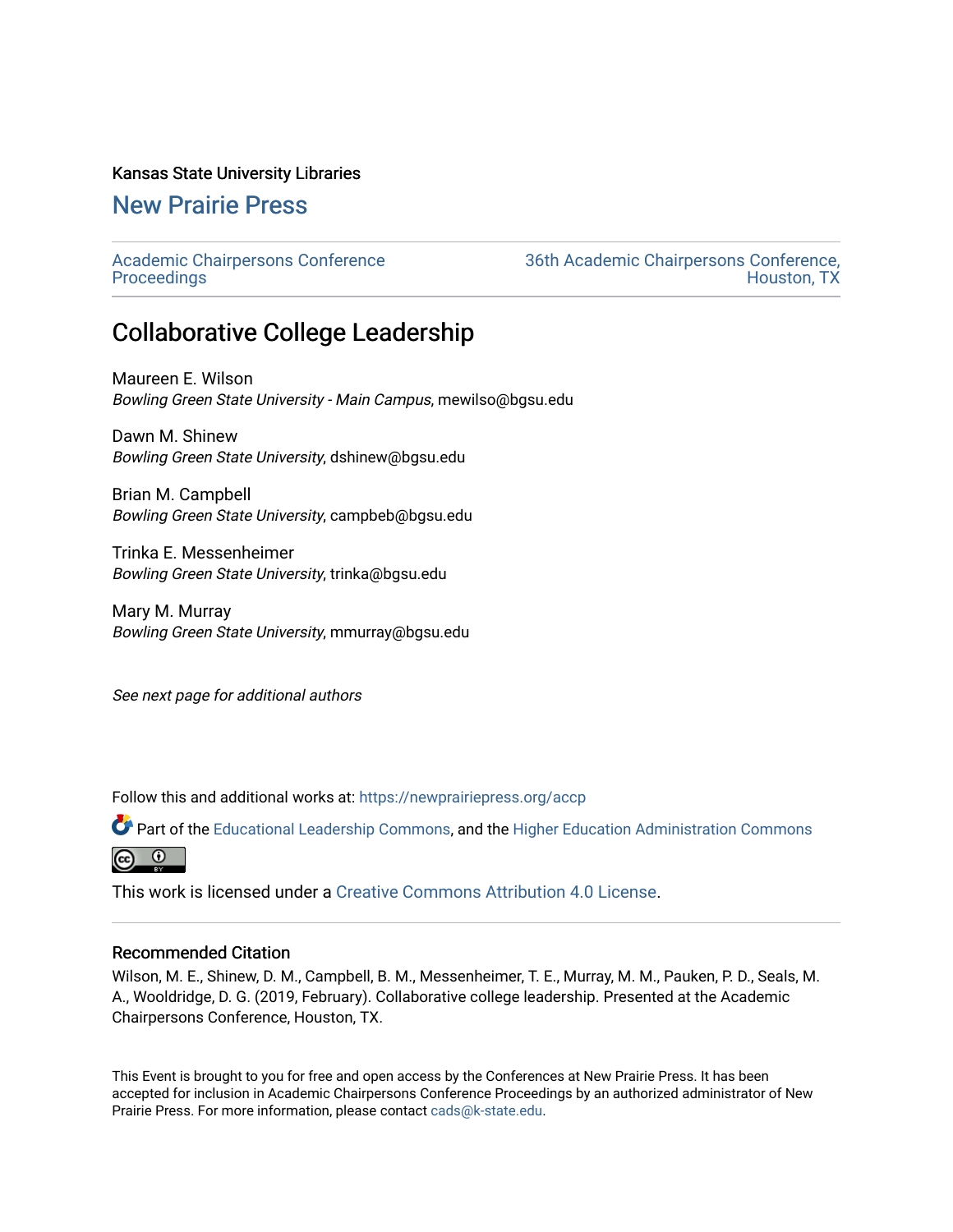#### Presenter Information

Maureen E. Wilson, Dawn M. Shinew, Brian M. Campbell, Trinka E. Messenheimer, Mary M. Murray, Patrick D. Pauken, Mark A. Seals, and Deborah G. Wooldridge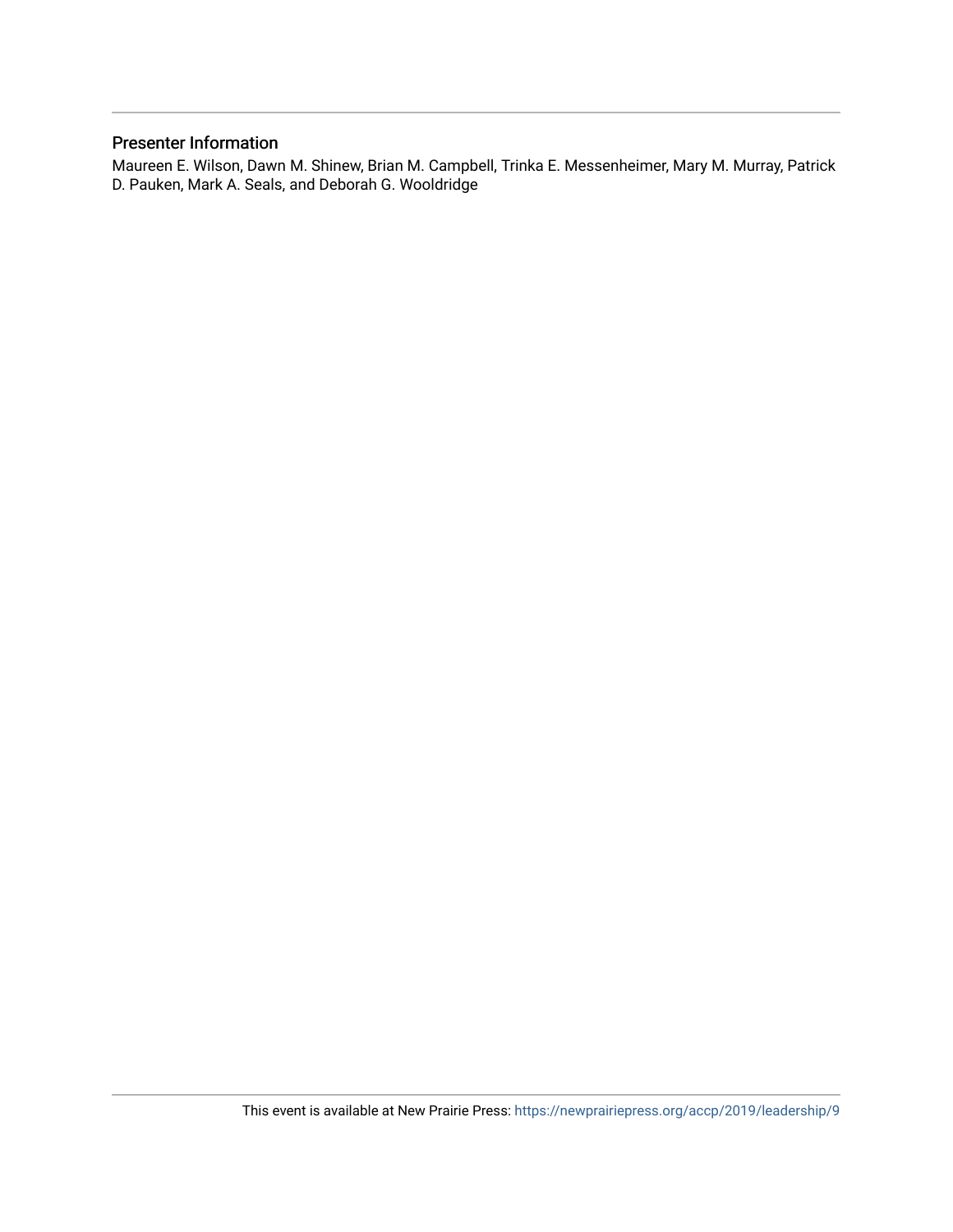## **Collaborative College Leadership 2019 Academic Chairpersons Conference Houston, Texas**

### **Abstract**

With the collaborative leadership style of a new dean, the Dean's Executive Council (associate deans, school directors, chair) in the BGSU College of Education and Human Development transformed operations of the team and our work with college faculty. This has reenergized the college and garnered substantial faculty support and engagement.

### **Session Description**

Kezar and Holcombe (2017) argued that shared leadership helps develop and capitalize on leaders throughout the organization, not only those in roles of authority. Organization learning, innovation, performance, and adaptation to internal and external challenges benefit from shared leadership. Kezar and Holcombe (p. 3) shared common characteristics of shared leadership:

- 1. A greater number of individuals in leadership than traditional models.
- 2. Leaders and followers are seen as interchangeable.
- 3. Leadership is not based on position or authority.
- 4. Multiple perspectives and expertise are capitalized on for problem solving, innovation, and change.
- 5. Collaboration and interactions across the organization are typically emphasized.

With the appointment of a new dean in the Bowling Green State University College of Education and Human Development, we have transformed our work with the Dean's Executive Council (DEC; associate deans, school directors, chair) and our work with college faculty and staff. In this best practice session, members of DEC, including the dean, will talk about strategies for improving transparency and collaboration among unit heads, enhancing faculty engagement, and achieving college and university priorities (e.g., reviewing and revamping college committee purposes and structures, approving new merit policies and reappointment, tenure, and promotion policies for all six units in the college, new college-wide policy for professional development), college learning communities, reducing costs for part-time instructors, systemically examining class size, data informed program improvement, and more. Additionally, we revamped strategic planning processes to enrich faculty input, leadership, and engagement.

This session is relevant to both deans and academic unit leaders who may benefit from practical ideas for changing college operations and structures to capitalize on strengths of college leaders, develop leadership and engagement from college faculty, and boost morale. We will engage the participants through dialogue and have space for others to share successful strategies for fostering collaborative leadership and improving the college climate.